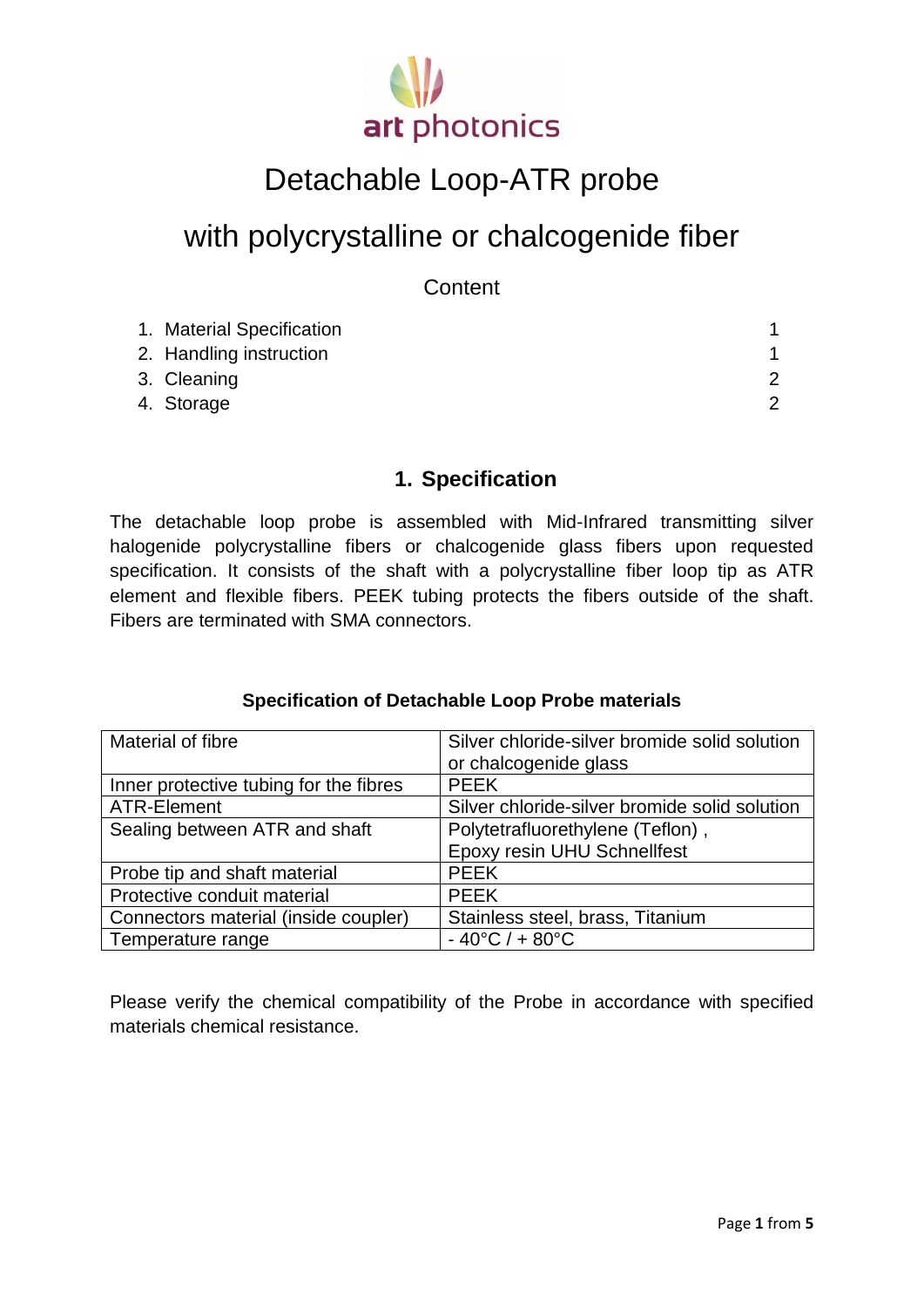

### **2. Handling Instruction**

Handle DLP-ATR Probe with care

The Probe contains silver halogenide fibers or chalcogenide glass fibers that are flexible but it can be damaged when it get a shock of the probe shaft or fibre protective sleeve. Also the bending radius of these fibres is limited as not less than 15cm, i.e. 30cm diameter.

Caution! If the probe was bent to a less diameter then suggested then it results in irreversible transmittance particularly in the range of 3-8 µm.

Caution! ATR element is a bare fibre loop which reacts with metals. Do not touch the loop to any metal parts.

Caution! Fiber is sensitive to daylight and luminescence light. Protect the loop tip against chemical and radiation damage with a cap when it is not in operation. Dry carefully before to put the cap on.

**Caution!** Be careful with ammonium solutions  $(NH_4^-)$ , Sodium thiosulfate  $(Na_2S_2O_3)$ ,

concentrated bromide solutions (*Br* - ) and concentrated acids.

Take care of touching any surfaces because the loop tip can be easily damaged which cause in less or no signal.

- Do not bend the probe less than 30cm diameter, as mentioned before
- Put protective caps onto loop tip and both fibre ends of the Probe when it's not in use
- Hold the probe at both ends during the transport!
- Prevent the Probe of falling down from any objects!
- Return the Probe to original box when it's not in use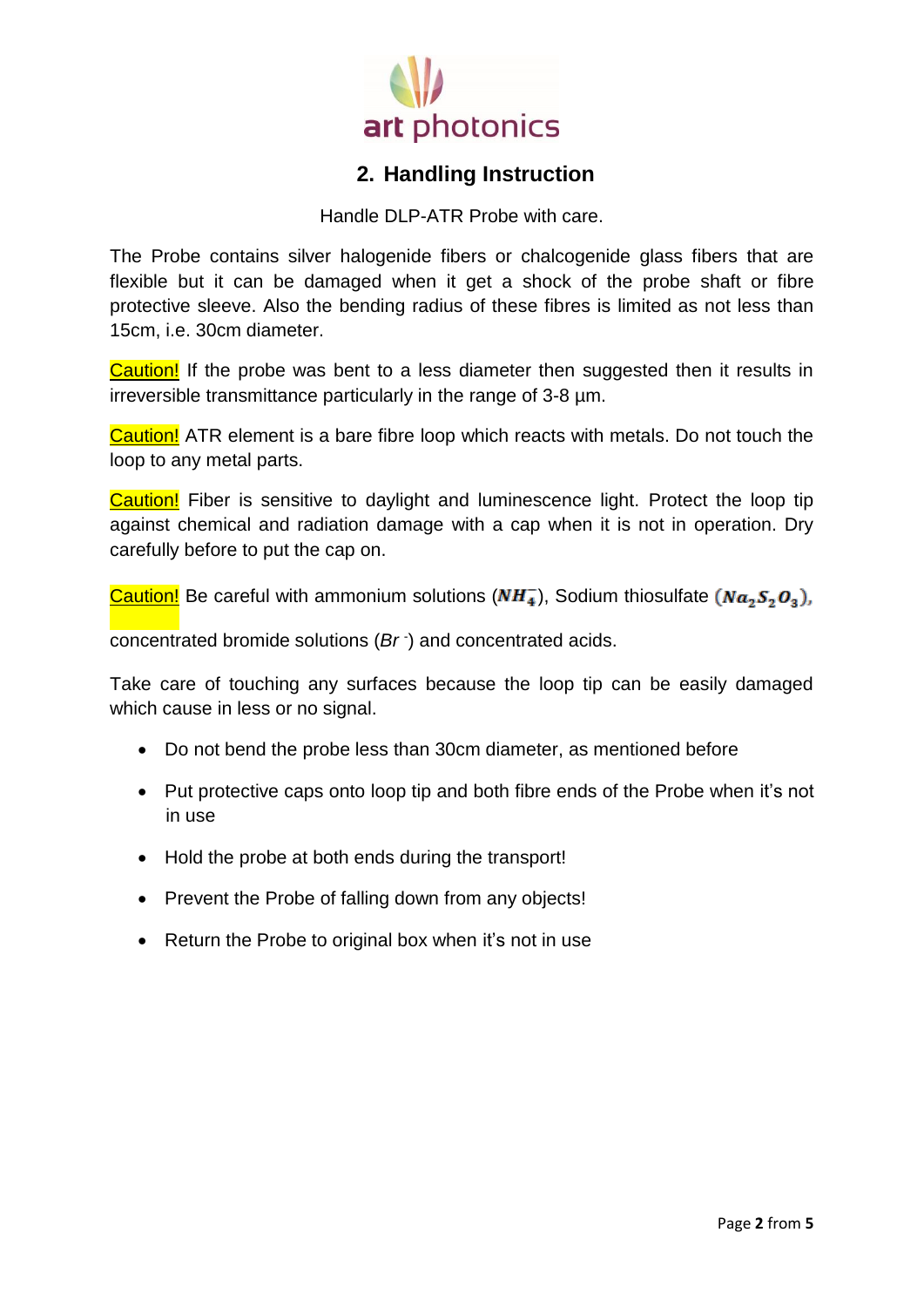

### **3. How to attach/replace fibre loop tip**

Make sure that the probe tip is clean and dry before detachment of loop tip.

Unscrew the nut and pull the fixing cap from the probe. Rotate the nut but not the cap.



Take the old loop from the slot on the probe and prepare a new loop tip.



Prevent any contamination of the fibre ends on the probe tip. Take care not to lose Teflon sealing ring (inside the fixing cap).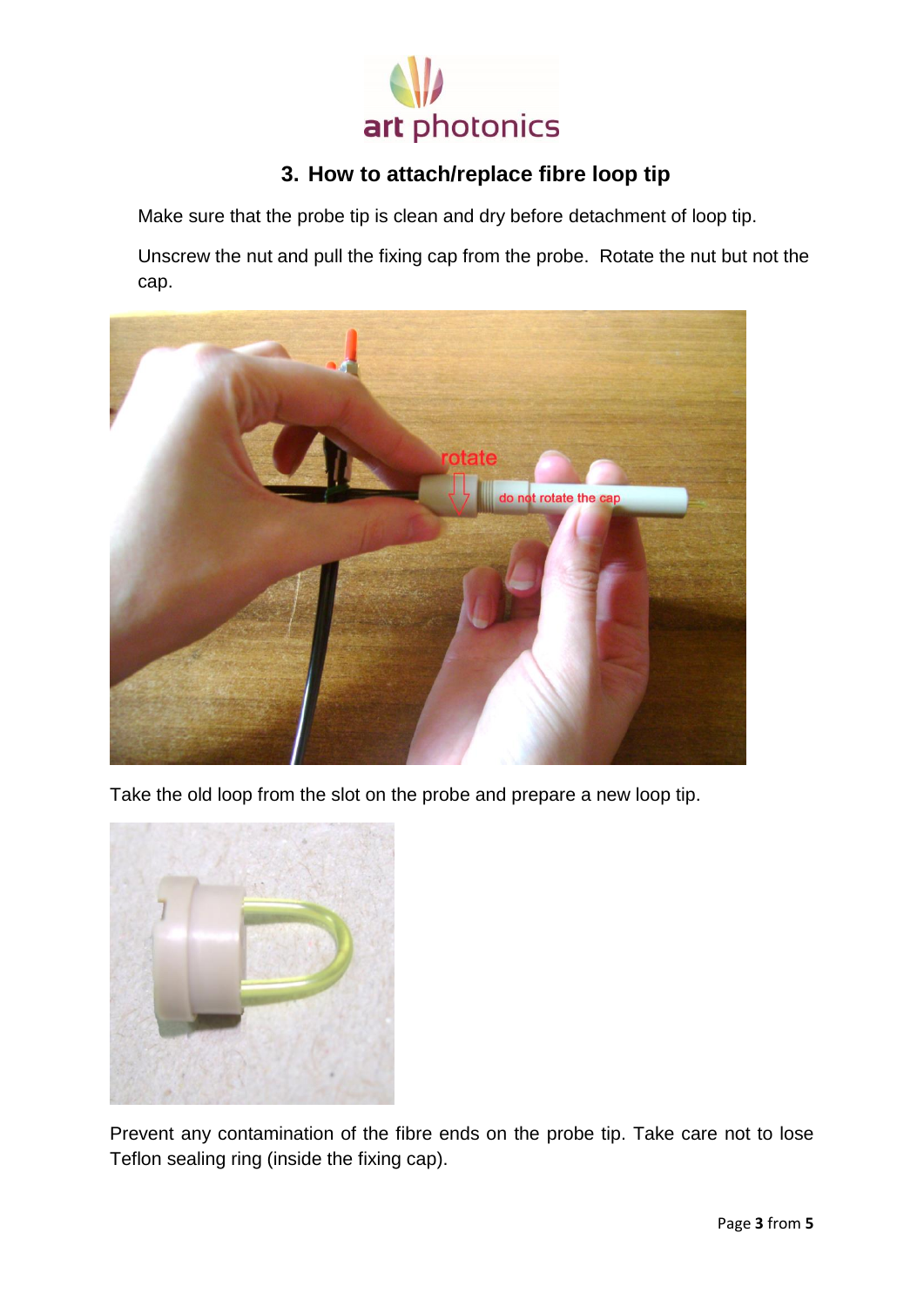

Put a new loop tip onto the slot and put the fixing cap.



Screw on and tighten the screw nut. Rotate the nut but not the cap.